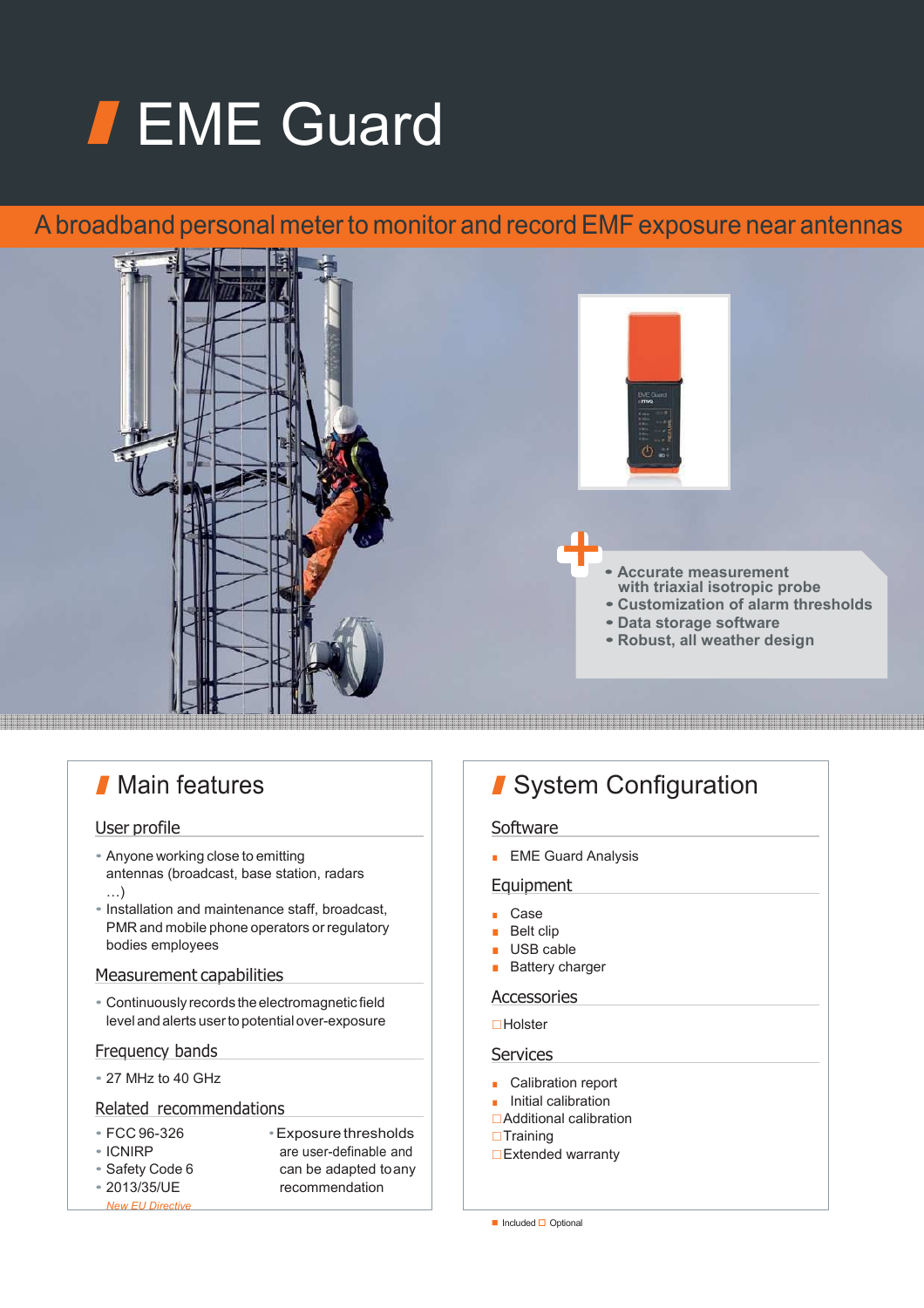# A user friendly and flexible instrument

The EME Guard Analysis software defines two user profiles:

- ➊ Administrator mode, gives additional rights to configure the device to requirements (threshold definition).
- ➋ User mode, enables download and visualization of measurements recorded in the embedded memory of the device.

The Administrator can customize the device according to the thresholds defined by his own guidelines.

> Only the Administrator is given right of access to device configuration and customize.

**STEP 1:** Define the reference threshold that will trigger the visual alarm. The 4 warning lights are activated as soon as exposure level attains 25%, 50%, 75% and 100% of the chosen reference threshold.

**STEP 2:** Define the thresholds that will trigger the audio and vibrating alarms:

Over a 6 minute mean: the alarm is triggered as soon as the mean calculated over the preceding 6 minutes exceeds the predetermined threshold. This 6 minute calculation is the reference duration which conforms to the ICNIRP recommendations.

Or:

Instantaneous: as soon as a measurement exceeds the threshold, the alarms are triggered.



The measurement files are downloaded on the PC's hard disc as binary files, thus ensuring the safety of historical data.

**STEP 3:** Define the recording period.

**STEP 4:** Start the device (ON/OFF button) and perform measurements.

**STEP 5:** Import the measurements in the form of secure files using a USB cable and display the results.



# High performance probe for accurate measurements

The EME Guard is equipped with a triaxial probe which guarantees measurement isotropy. Each device comes with a calibration report. The performance of this sensor has been optimized to ensure maximum isotropy.

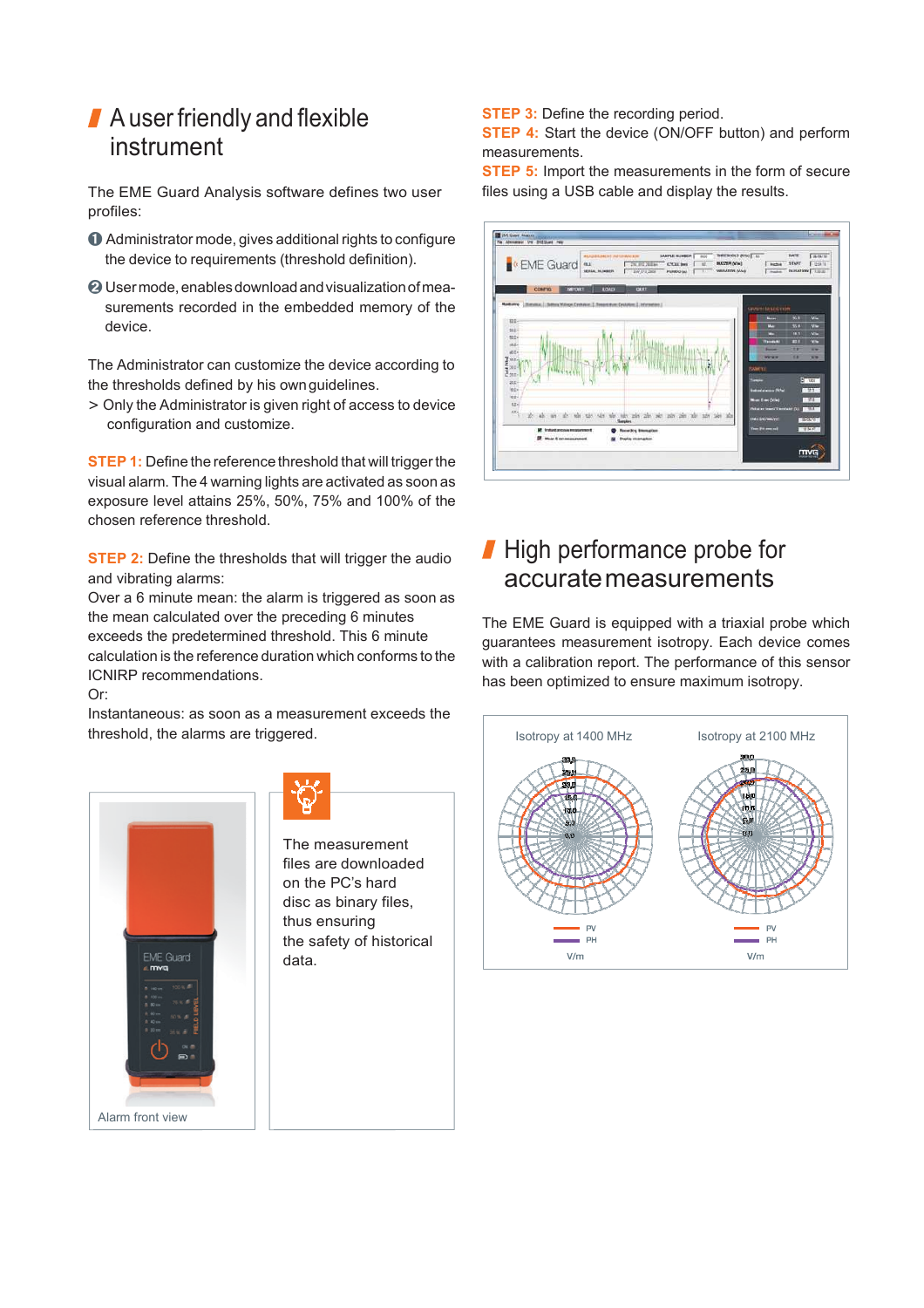# ■ A robust product

The device is equipped with an auto-test system which is launched when the device is switched on. This test ensures that the EME Guard is functioning normally and that battery level is sufficient. In any case, if the battery level is too low, an orange warning light alerts the user immediately.

The case is metallic and ensures an IP55 Ingress Protection level, ideal for outdoor use.

#### **TECHNICAL CHARACTERISTICS**

| Frequency range       | $27 MHz - 40 GHz$               |
|-----------------------|---------------------------------|
| Upper detection limit | $200$ V/m                       |
| Lower detection limit | 5 V/m                           |
| Damage Level(CW):     | >4000V/m (>29dB above standard) |

#### **MEASUREMENT UNCERTAINTY**

| Axialisotropy      | $+/-1$ dB at 1400 MHz<br>$+/- 2$ dB at 2100 MHz                                                                                                               |
|--------------------|---------------------------------------------------------------------------------------------------------------------------------------------------------------|
| Frequency response | 27 MHz - 2.5 GHz : +/- 3 dB<br>$2.5$ GHz - 6 GHz : + 6/0 dB<br>6 GHz - 10 GHz : $+ 12/ + 6$ dB<br>10 GHz - 20 GHz : + 10/0 dB<br>20 GHz - 40 GHz : + 8/- 3 dB |

#### **ALARM & CONFIGURATION**

| Reference threshold   | Configurable by the user<br>20, 40, 60, 80, 100 or 140 V/m     |
|-----------------------|----------------------------------------------------------------|
| Alarm mode            | Instantaneous or 6 min. mean                                   |
| <b>Visual alarm</b>   | 4 LEDs<br>25%, 50%, 75% and 100%<br>of the reference threshold |
| Audio alarm           | Activated (from 5V/m to 137V/m)<br>or de-activated             |
| Vibrator              | Activated (from 5V/m to 137V/m)<br>or de-activated             |
| Low battery indicator | Orange LED                                                     |

#### **MEASUREMENT CONFIGURATION**

| Update period for display<br>and alarms | 1 sec                                  |
|-----------------------------------------|----------------------------------------|
| Measurement recording                   | Activated or de-activated              |
| Recording capacity                      | 30 000 measurements MAX                |
| Recording period                        | $1-255$ sec                            |
| Duration of recording                   |                                        |
| $\bullet$ min                           | $1$ mn                                 |
| $\bullet$ max.                          | Duration in $mn =$                     |
|                                         | 30 000 points X recording period (sec) |
|                                         | 60                                     |



#### **CONDITIONS FOR USE**

| Temperature, humidity                                 | $-10$ to $50^{\circ}$ C, 85% max. humidity |  |
|-------------------------------------------------------|--------------------------------------------|--|
| Power supply of battery charger 110-240 VAC, 50-60 Hz |                                            |  |
| Battery                                               | Lithium-Ion                                |  |
| <b>Battery life</b>                                   | $>$ 100 hours                              |  |
| Type of link                                          | <b>USB</b>                                 |  |

#### **MECHANICAL CHARACTERISTICS**

| Dimensions | 172x60x35mm(H, L, W)<br>without belt clip |
|------------|-------------------------------------------|
| Weight     | 320 <sub>a</sub>                          |
| Protection | IP 55                                     |

#### **HARDWARE REQUIREMENTS**

| Processor               | PC Pentium 500 MHz or equivalent |
|-------------------------|----------------------------------|
| Cable link              | <b>USB</b>                       |
| Operating system        | XP/WIN7/WIN8                     |
| Memory                  | 256 MB RAM                       |
| Free space on hard disk | 100 MB                           |